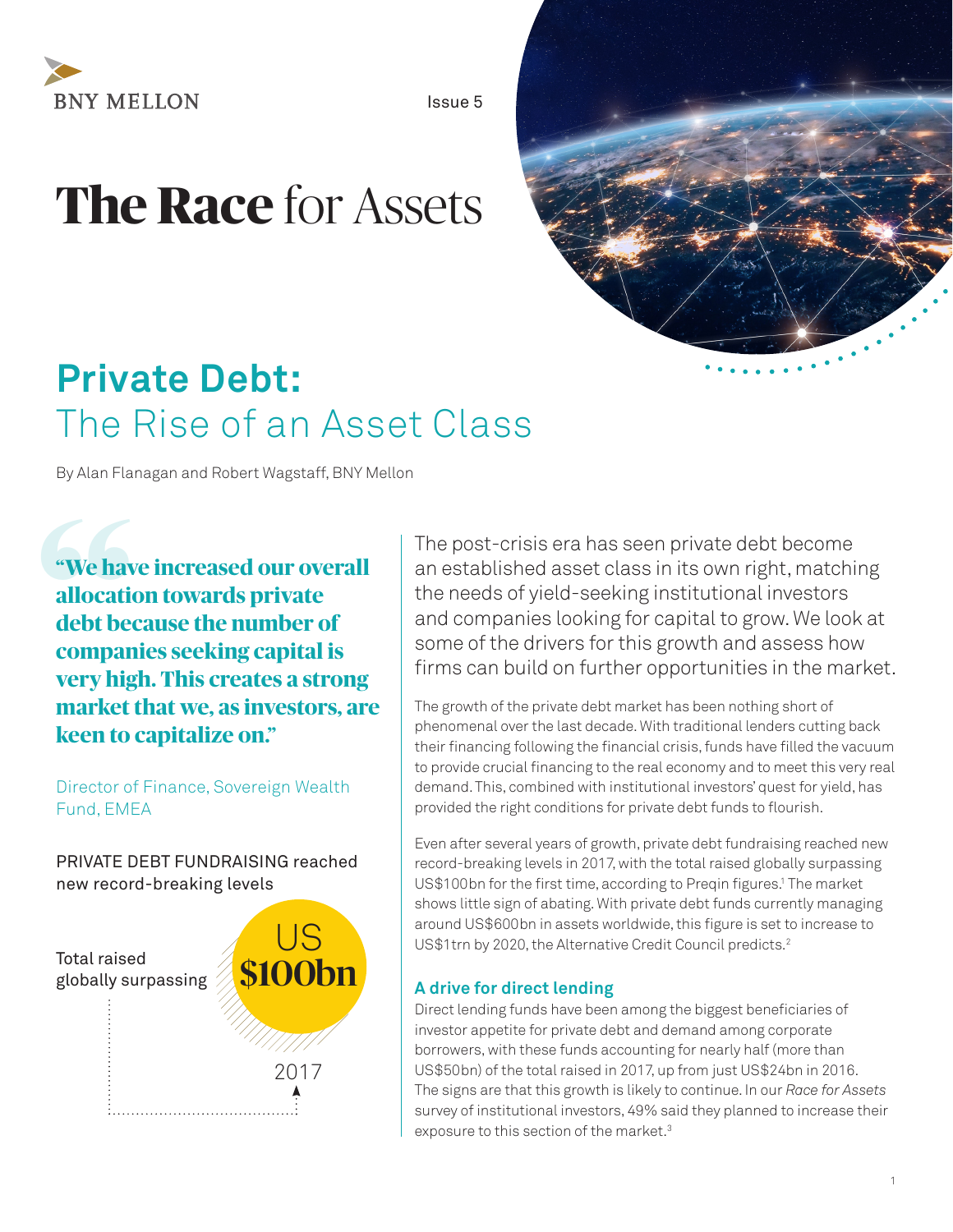The biggest growth has been in Europe where, pre-crisis, traditional lenders dominated. While the proportion of bank lending across Europe remains high (over 70%), the number of private debt firms has increased markedly, with the amount of dry powder they hold rising five-fold over the last 10 years, according to Preqin figures.<sup>1</sup> Post crisis, with traditional lenders' cautious stance on providing credit, the European Central Bank has encouraged local regulators to support loan origination funds. The shift from loan participation to loan origination is not only aiding the recovery through the provision of alternative financing channels for borrowers, but also providing investors with attractive return opportunities.

The U.S. has also seen considerable growth, albeit from a more mature starting point: dry powder has doubled among U.S. private debt funds in the last decade. In Europe, the type of strategies offered by private debt funds has proliferated. In the U.S., the growth has come from firms raising increasingly larger funds, an expanding universe of funds providing debt to middle-market companies and more capital being allocated to areas such as infrastructure debt and commercial real estate debt funds.



### Private Debt had performed at or OF RESPONDENTS IN *THE RACE FOR ASSETS*

better than their expectations

#### **Diversification brings benefits**

For investors, part of the attraction of the private debt market is the breadth of options now available to them. While direct lending funds have captured a large share of institutional capital, the variety of different private debt strategies, such as funds targeting real estate, infrastructure, collateralized loan obligations (CLOs,) mortgages, or other more specialist areas, such as energy or asset-based loans (ABL), provides investors with a wealth of choice and a variety of risk and return profiles.

Institutions, initially attracted by the opportunity for higher yield than traditional fixed income strategies could offer, now find that private debt can provide significant diversification benefits.

Private debt strategies offer investors a different way of accessing other alternative assets. They provide exposure to areas such as real estate, infrastructure, or corporate financing at a point in the cycle where returns on equity strategies in these asset classes are challenged by high valuations.

The different durations and characteristics of the various credit strategies can bring diversification of income to investor portfolios. Direct lending, for example, can have relatively short investment horizons, while at the other end of the spectrum, infrastructure debt is a much longer-term strategy.

**"Size calls in prival consiste usually a head of allocation "Size can be a key factor for success in private debt. If you are big and consistent in this market, you are usually able to source opportunities ahead of others and get better allocation – these are important for deployment of capital."** 

#### Deborah Shire, Head of Structured Finance, AXA

#### **Why size matters**

So far, the asset class appears to have performed well for investors, with 96% of respondents in the *Race for Assets* survey saying that private debt had performed at or better than their expectations—higher than for any other type of alternative investment.3

Yet with little sign of investor appetite for private credit waning any time soon, the challenge for funds will be to ensure they can continue to deploy capital in a disciplined manner. Liquidity and competition in the market has led to lower pricing and some loosening of terms in the U.S. and Europe. The continued emergence of new entrants to the market and the expansion of existing players into new strategies is only adding further pressure.

Nevertheless, the trend toward increased fund sizes is likely to mitigate the number of new entrants somewhat. The average size of direct lending funds raised in 2017 more than doubled to US\$1bn from US\$478m in 2016, according to Preqin data.<sup>1</sup> In many other areas of the market, managers are looking to scale up, too. Larger fund sizes offer managers a greater choice of deal flow, provide them with stronger negotiating leverage with borrowers, given they can often now lend across different parts of the capital structure, and give them a more powerful role in situations that are not performing to plan.

#### **In the interest of investors**

The growth in popularity of the asset class has resulted in greater demands from investors, and managers are increasingly making moves to meet these requirements.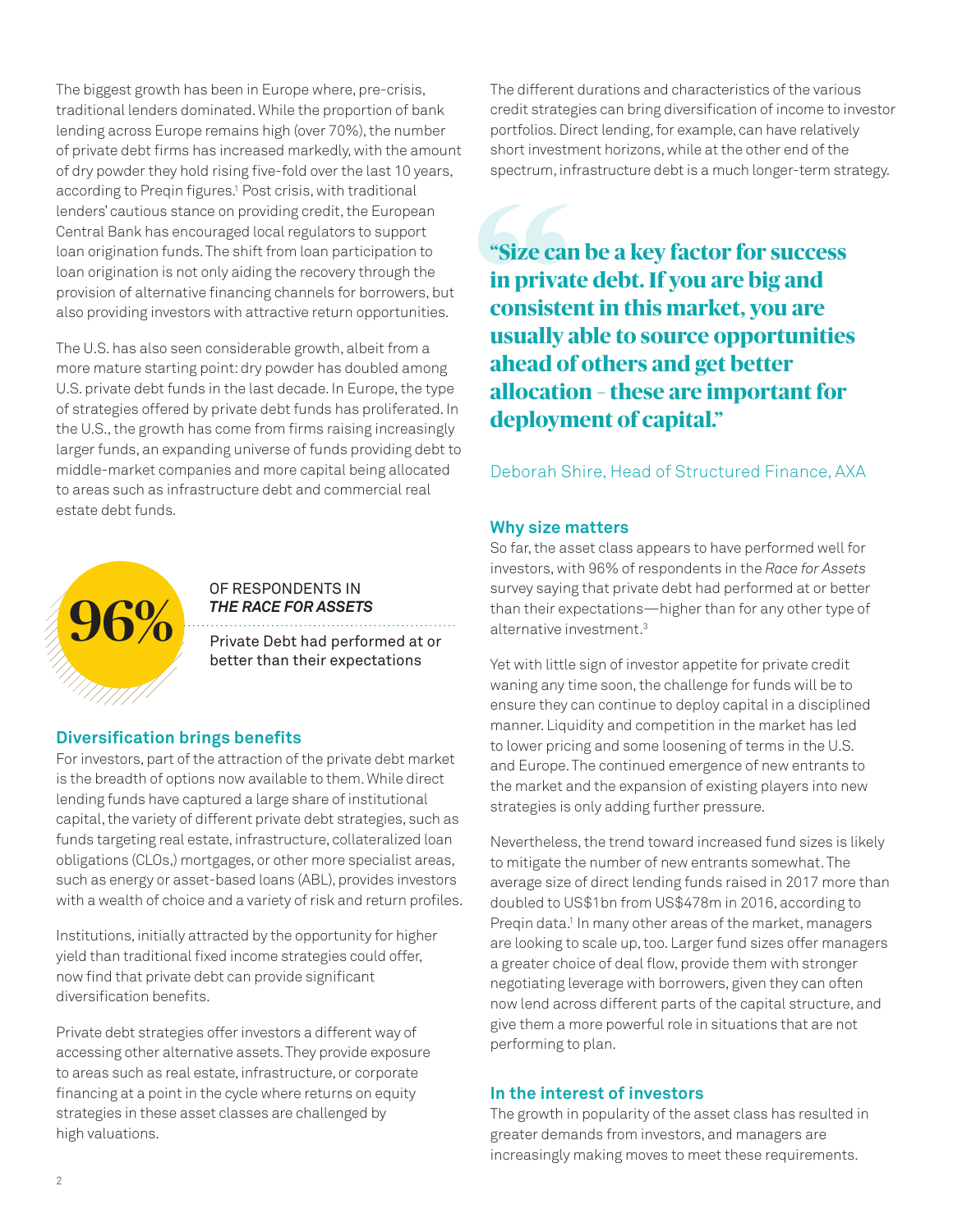Fee levels reduced from 2013 to 2017, with private debt funds charging, on average, management fees of 1.52% in 2017, down from 1.76% in 2016, Pregin data shows.<sup>1</sup>

And they are also finding ways to help investors meet the desire to keep their capital invested while offering a greater degree of liquidity than is available in traditional closedended, fixed-life funds. Open-ended credit funds are now a feature of the market, offering investors the opportunity to keep their cash at work while also relieving managers of the need to divert resources to fundraising every two to three years. On the more traditional closed-end type funds, investors are increasingly accepting broader investment guidelines that permit initial investment to more liquid credit, followed by divestment to the funds' core strategy or to a broader multi-strategy type investment allocation.

#### **Transparency, technology and transformation**

Transparency is a fundamental issue across alternative asset classes. And although private debt fared better in our *Race for Assets* survey than most of its peers (only private equity was seen as more transparent asset class), investors are still looking for more.

Providing detailed reports to investors in a timely manner, and in a format they can use, is becoming increasingly challenging for those still running on legacy IT systems and processes. This is particularly the case where firms have multiple funds to manage and where they are now running a variety of strategies and/or offering separate and managed accounts.

Investors now expect more frequent and more granular reporting. For high yield bonds and syndicated loans, investors now require more frequent dealing and reporting with a move to daily or weekly valuation common along with additional transparency for risk and regulatory purposes to the underlying holdings and drivers of performance. In less liquid strategies, such as mid-market loans, infrastructure and high yield bonds, investor requirements are for a timely valuation at quarter end and enhanced reporting of performance and attribution.

Managers increasingly need access to state-of-the-art systems that enable them to automate processes, analyze large amounts of data at the touch of a button, and provide real-time information on exposures and positions. As a result of this need and investor expectations that managers work with administrators who understand the nuances of the asset class, funds are now turning to outsourcing their back and middle offices to expert third parties. With more efficient systems and processes at their disposal, these managers also find that they are able to grow and scale more quickly than they could with legacy systems.

In some areas, technology is also playing an important role in transforming front office operations. While many parts of the asset class still rely on human interactions and judgment for finely tuned credit decisions, CLOs are one segment of the asset class where the development of new tools is making the investment decision and process increasingly efficient, as large quantities of data can be analyzed quickly and presented in user-friendly formats.

#### **Scope to Grow**

The private debt market still has plenty of scope to grow. Preqin, for example, forecasts that this part of the alternatives universe could reach US\$2.5trn in assets under management in the next 10 years.<sup>1</sup>

For their part, investors are likely to continue to allocate to private debt strategies, given their unique benefits of higher returns than traditional fixed income with floating rate structures that protect against interest rate risk. This is a key consideration, given the shift in monetary policy seen in the U.S. already and the predictions of tightening in Europe over the medium term.

It's also highly likely that we'll continue to see innovations and new strategies emerge among fund managers as they seek to meet investor needs and requirements.

#### **A Note on Regulation**

As with other types of alternative investments, the regulatory framework for private debt funds differs between the U.S. and Europe. In Europe, many funds are subject to the Alternative Investment Fund Managers Directive (AIFMD), which has been in place since 2014. The AIFMD mandates compliance around transparency of fees, marketing rules to EU investors and investment strategy, among other issues, and requires the appointment of a depository. Its requirements have led to many funds domiciling in Europe, with Luxembourg and Ireland, in particular, witnessing significant growth as a jurisdiction. Recent proposals to change the regime for loan originating funds in Ireland, however, has generated increased interest and both should benefit from this move to European structuring.

In the U.S., the regulatory regime has stabilized since the Dodd-Frank Act was passed post-financial crisis. And while a bill was passed by Congress in May loosening restrictions on banks with less than US\$250bn in assets, whether this leads to a greater appetite for lending among banks remains uncertain at the present time. Nevertheless, the recent rescinding of a requirement for CLO managers to retain 5% interest in the funds issued has provided a boost to the market.